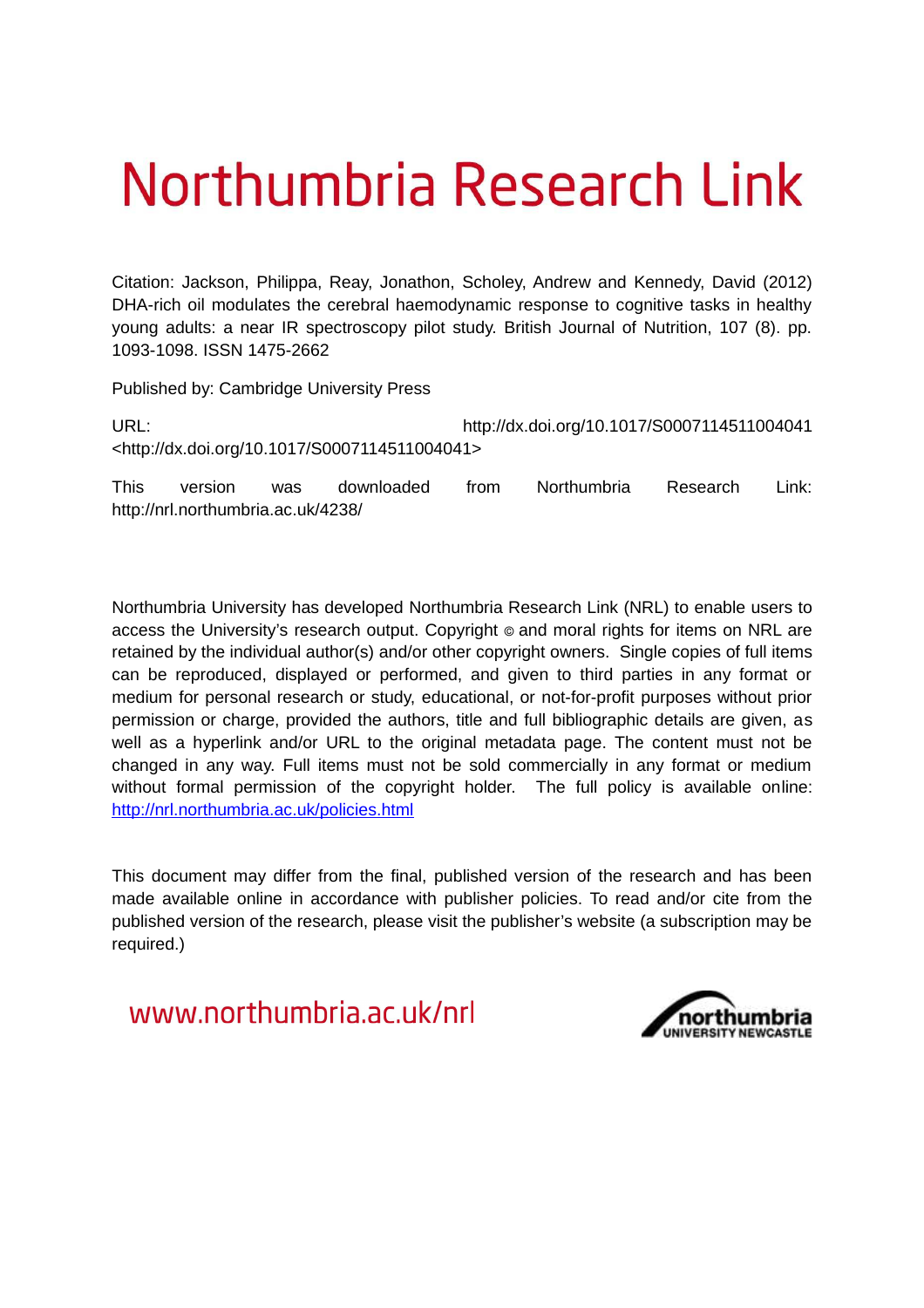## Short Communication

# DHA-rich oil modulates the cerebral haemodynamic response to cognitive tasks in healthy young adults: a near IR spectroscopy pilot study

Philippa A. Jackson $^{1*}$ , Jonathon L. Reay $^{1}$ , Andrew B. Scholey $^{2}$  and David O. Kennedy $^{1}$ 

<sup>1</sup>Brain, Performance and Nutrition Research Centre, Northumbria University, Newcastle upon Tyne, NE1 8ST, UK  $^{2}$ Centre for Human Psychopharmacology, Swinburne University, Melbourne VIC 3122, Australia

(Submitted 27 January 2011 – Final revision received 31 May 2011 – Accepted 31 May 2011 – First published online 3 October 2011)

#### Abstract

The impact of dietary n-3 PUFA on behavioural outcomes has been widely researched; however, very little attention has been given to their impact on brain functioning in physiological terms. A total of twenty-two healthy adults took part in this double-blind, placebo-controlled study, wherein the cerebral haemodynamic effects of 12 weeks of daily dietary supplementation with either 1 g DHA-rich or 1 g EPA-rich fish oil (FO) or placebo (1 g olive oil) were assessed. Relative changes in the concentration of oxygenated Hb (oxy-Hb) and deoxygenated Hb were assessed in the prefrontal cortex using near IR spectroscopy (NIRS) during the performance of four computerised cognitive tasks. Supplementation with DHA-rich FO, in comparison with placebo, resulted in a significant increase in the concentrations of oxy-Hb and total levels of Hb, indicative of increased cerebral blood flow (CBF), during the cognitive tasks. In comparison, no effect on CBF was observed following supplementation with EPA-rich FO, where concentration changes in the chromophores followed the same pattern as placebo. These encouraging pilot data warrant further application of NIRS in this area.

Key words: DHA: EPA: Near IR spectroscopy

The impact of dietary  $n-3$  PUFA on human health has been increasingly examined in recent years. This unique class of fatty acids comprises the essential parent precursor fatty acid a-linolenic acid and principal metabolites include DHA and EPA.  $\alpha$ -Linolenic acid cannot be manufactured *de novo* and must be supplied via dietary sources and is primarily found in seed oils such as flax and rapeseed. The more biologically relevant longer-chain fatty acids DHA and EPA can be synthesised from  $\alpha$ -linolenic acid; however, this process is limited in humans $^{(1)}$ . A better dietary source of these fatty acids is therefore preformed DHA and EPA, which are abundant in oily fish. DHA is heavily concentrated in the mammalian brain and comprises  $10-20%$  of the fatty acids found in this organ<sup>(2)</sup>. DHA maintains the structural integrity of neuronal cell membranes and has an impact on numerous signalling pathways and neurotransmitter systems<sup> $(3,4)$ </sup>. EPA, although not a major component of the brain, could potentially influence brain function via the action of its many eicosanoid derivatives; regulators of key immune, endocrine and cardiovascular functions<sup> $(5,6)$ </sup>. A large body of research now exists describing the effects of dietary  $n-3$  PUFA on behaviour; however, very little attention has been given to evaluating their impact on brain function in physiological terms, with only a limited number of preclinical and clinical trials to date addressing this issue $(7-9)$ .

A viable approach to exploring the effects of dietary  $n-3$ PUFA on brain function is by measuring cerebral haemodynamics using functional near IR spectroscopy (NIRS), a well-validated and non-invasive optical imaging technique. NIRS is based on the intrinsic optical absorption properties of oxygenated Hb (oxy-Hb) and deoxygenated Hb (deoxy-Hb), and can be used as a measure of activation of neural tissue or simply as a measure of local cerebral blood flow (CBF) in the top layers of the cortex. Total-Hb (the sum of oxy- and deoxy-Hb) is closely related to cerebral blood volume, from which changes in regional CBF (rCBF) can be inferred<sup>(10)</sup>. Total-Hb also correlates well with  $rCBF$  changes as measured using the labelled water technique<sup> $(11)$ </sup>, although

Abbreviations: CBF, cerebral blood flow; deoxy-Hb, deoxygenated Hb; FO, fish oil; NIRS, near IR spectroscopy; oxy-Hb, oxygenated Hb; rCBF, regional cerebral blood flow.

<sup>\*</sup> Corresponding author: Dr P. A. Jackson, fax +44 191 227 4515, email philippa.jackson@northumbria.ac.uk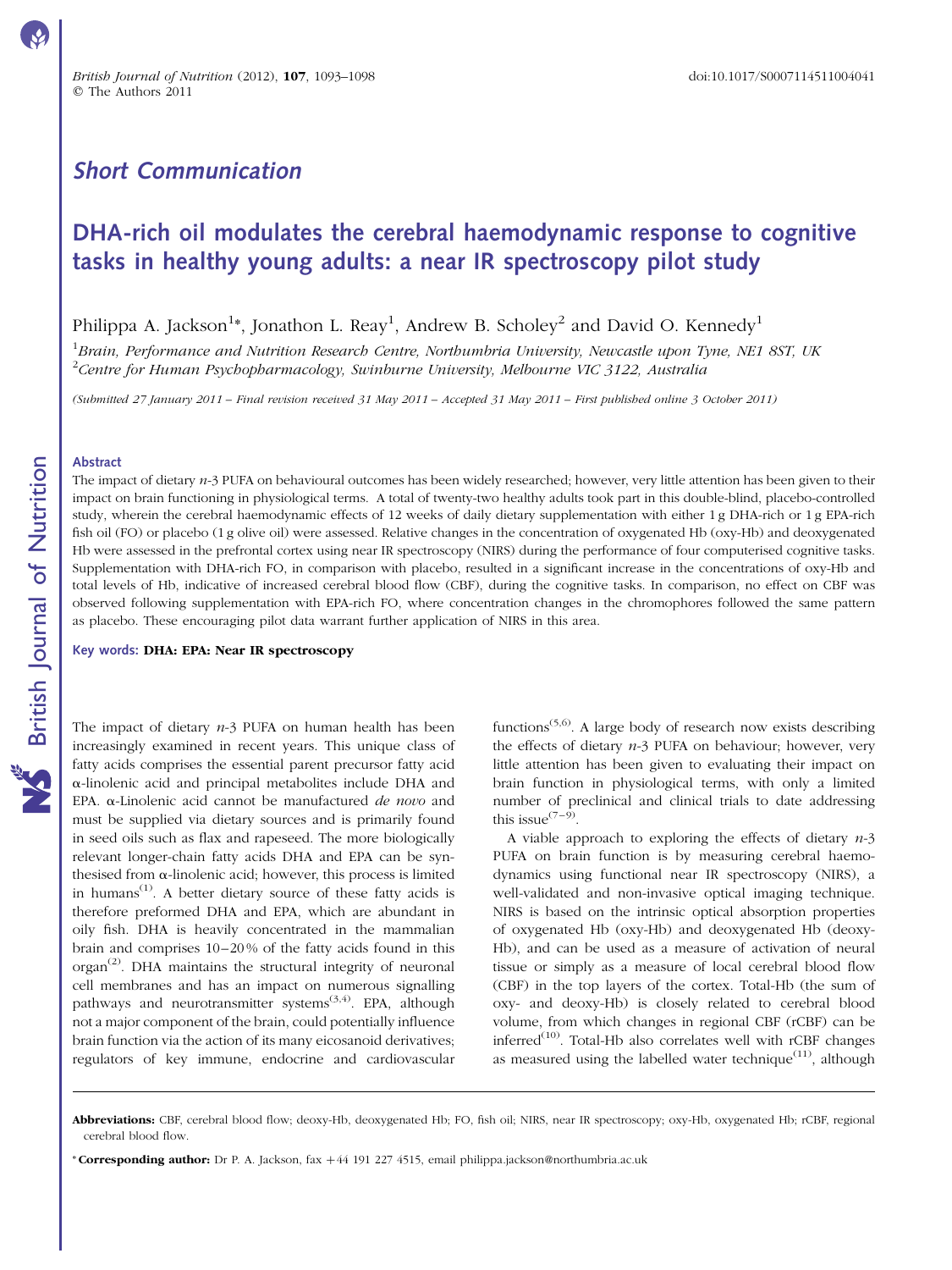<span id="page-2-0"></span>studies using rat brain models suggest that oxy-Hb is a better measure of  $rCBF$  than total-H $b^{(12)}$ . NIRS has been successfully used to image activation in the frontal cortex (Fallgatter &  $Strik<sup>(13,14)</sup>$  and other areas of the brain including the temporal, visual and parietal cortices (Schecklmann et al.<sup>(15)</sup>; Jasdzewski et  $al$ .<sup>(16)</sup>). Only a small number of trials published to date have utilised NIRS in pharmacological interventions (Kanamaru et al.<sup>(17)</sup>; Bonoczk et al.<sup>(18)</sup>); data from our own laboratory have recently demonstrated increased rCBF following administration of a vasodilator (resveratrol<sup>(19)</sup>) and decreased rCBF following a vasoconstrictor (caffeine<sup>(20)</sup>), supporting the application of NIRS in this area.

To date, research has primarly focused on the effects of DHA on brain function, given the high proportion of this fatty acid found in this organ. However, it is also possible that EPA could also have an impact on the cerebrovascular parameters, given that this fatty acid is readily incorporated into endothelial cell membranes elsewhere in the cardiovascular system<sup>(21)</sup> and has been shown to modulate local CBF in aged, stroke-prone rats<sup> $(22)$ </sup>. Therefore, the objective of the present pilot trial was to investigate any treatment-related effects of 12 weeks of supplementation with DHA- and EPA-rich fish oil (FO) in healthy volunteers on the cerebral haemodynamic response to cognitive tasks in the prefrontal cortex.

#### Experimental methods

#### **Participants**

A total of twenty-two healthy adults took part in the study (nine male; mean age  $21.96$  years; mean BMI  $23.04 \text{ kg/m}^2$ ). All participants declared that they were in good health, nonsmokers, free from prescription medication and social drugs, free from n-3 supplements and native English speakers. The participants also confirmed that they did not consume more than one portion of oily fish per week. At the time of testing, the participants were enrolled in a larger intervention trial assessing the cognitive and mood effects of 12 weeks of dietary supplementation with FO and were invited to take part in an extra testing session once they had completed their 12-week cognitive assessment $^{(23)}$ .

The present study was conducted according to the guidelines laid down in the Declaration of Helsinki, and all procedures involving participants were approved by the Northumbria University School of Life Sciences Ethics Committee. Written informed consent was obtained from all the participants.

#### **Treatments**

Before the start of the behavioural intervention study, a restricted randomisation list matching treatments to participant code numbers was generated by the computer. The participants were therefore randomly allocated to one of three treatment groups, DHA-rich FO, EPA-rich FO and placebo. The 1 g daily dose was provided by  $2 \times 500$  mg capsules. Each active 500 mg capsule contained 497·5 mg of deodorised FO + 2.5 mg mixed to copherols. The total daily dose of  $n-3$ 

PUFA provided by  $2 \times 500$  mg capsules for the DHA-rich FO was  $450 \text{ mg}$  DHA  $+ 90 \text{ mg}$  EPA (DHA 5:1 EPA), and for the EPA-rich FO, this was  $300 \text{ mg}$  EPA  $+ 200 \text{ mg}$  DHA (EPA  $3:2$ ) DHA). The total daily dose for the placebo treatment was 1 g olive oil, again provided by  $2 \times 500$  mg capsules. Treatment oils were purchased from EPAX AS (Aalesund, Norway) and encapsulated by Cardinal Health UK. All capsules used a brown bovine gelatine casing, and all treatments were packaged, labelled and randomised on site by a disinterested third party.

#### Near IR spectroscopy

The guiding principle of NIRS is that the chromophores oxy-Hb and deoxy-Hb absorb light at different wavelengths. Therefore, by measuring the amount of light absorbance at a specific wavelength, the concentrations of oxy-Hb and deoxy-Hb can be calculated $^{(13)}$ . The third outcome produced by NIRS measurements – total Hb – is simply the sum of oxy-Hb and deoxy-Hb. In the present study, relative changes in the absorption of near IR light were measured using a 12-channel continuous-wave Oxymon system (Artinis Medical Systems B.V., Zetten, The Netherlands), described previously by Kennedy et  $al^{(19)}$ . In this system, two nominal wavelengths of light (approximately 765 and 855 nm) are introduced through the skull via a laser emitter and measured, following transit through the upper surface of the cortex, by an optode placed at a preset distance from the light source (40 mm in this case). At this distance, the NIR signal is sensitive to haemodynamic changes within the top  $2-3$  mm of the cortex<sup>(24)</sup>. Given the experimental aims a simple two-channel configuration was used in this instance, with data collected from the areas of the frontal cortex corresponding to the International 10-20 system Fp1 and Fp2 EEG positions. NIRS data were time stamped by the researcher at the start and end of each task so that only NIRS data collected during the tasks were analysed. Recorded data were stored as a. TXT file and analysed using SPSS 16.0 (SPSS, Inc., Chicago, IL, USA).

#### Cognitive tasks

A total of four tasks were administered using the Computerised Mental Performance Assessment System, a software platform for the presentation of classic and bespoke computerised cognitive tasks. For accurate measurements, the NIRS optodes are required to make good contact with skin; therefore, the measures of haemodynamic response in the frontal cortex are most effective, given that the forehead is naturally free from hair. To this end, the tasks were selected on the basis that execution of the same or a similar task has previously been shown to activate the prefrontal cortex in brain imaging studies (Stroop task<sup>(25)</sup>; peg-and-ball task, 3-back task<sup>(26)</sup>; Wisconsin card sort task<sup>(27)</sup>).

The tasks were presented via a laptop computer in the same order as listed below. Progress through the battery of tasks was controlled by the participant, with brief instructions given onscreen before the start of each task. A 60 s rest period between each task was incorporated into the battery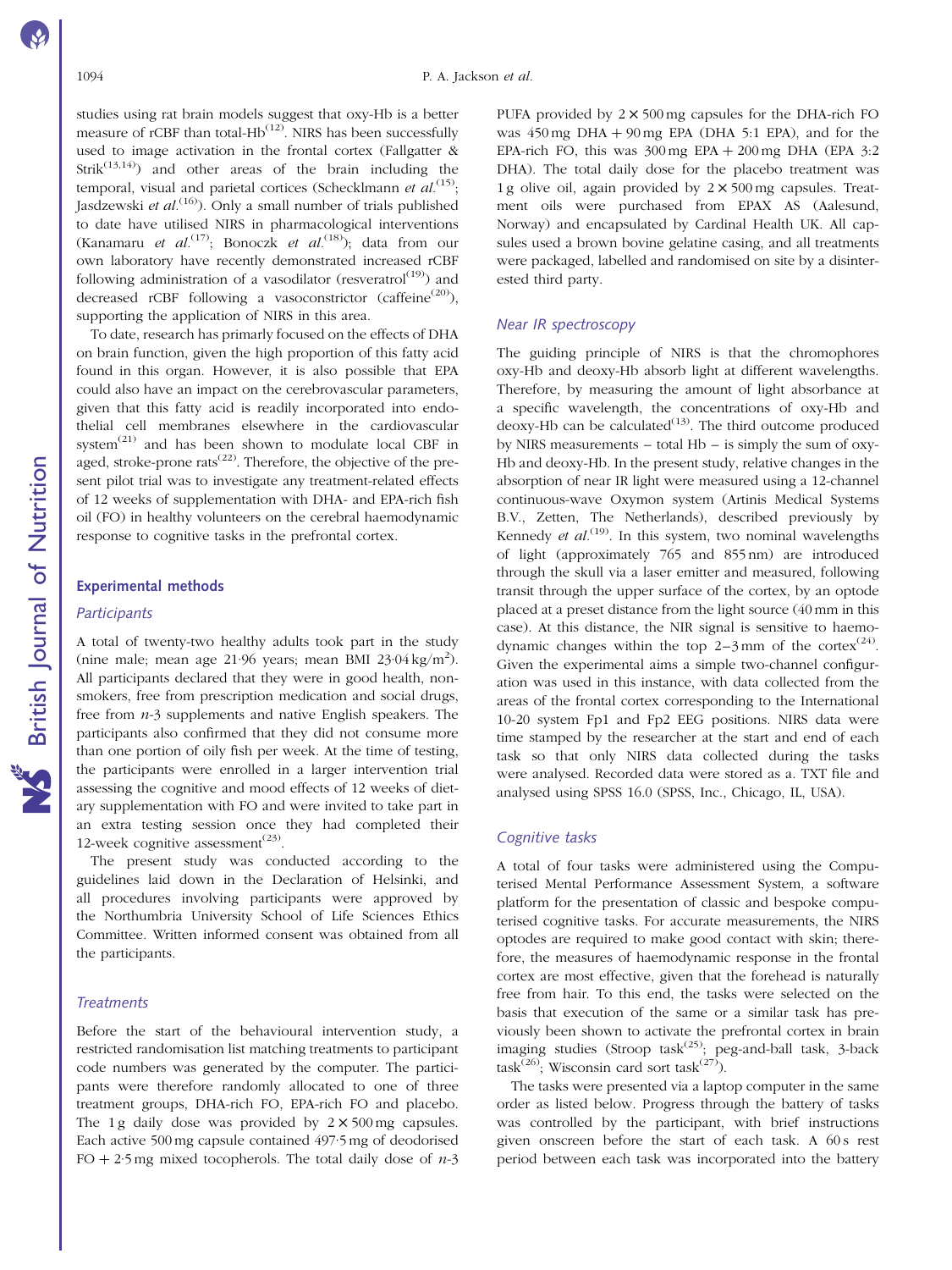<span id="page-3-0"></span>commencing as soon as the last response of the previous task had been made and ended with the presentation of the onscreen instructions for the next task. The cognitive data were not analysed.

The tasks were completed in the following order: Stroop task (5 min); peg-and-ball task (2·5 min); 3-back task (4 min); Wisconsin card sort task (3 min). Full descriptions of the Stroop, peg-and-ball and Wisconsin card sort tasks can be found in Kennedy et  $al^{(28)}$ . For the 3-back task, a continuous string of letters (upper and lower case; inter-stimulus interval of 2·5 s) was presented: seventy-eight letters in total with thirty-six target pairs. For each stimulus, the participants were instructed to indicate using a yes/no key press whether this was the same letter that appeared three letters previously.

## Procedure

As part of a larger randomised, intervention trial investigating the effects of two types of FO on cognitive function and mood, the participants had been taking a daily 1 g supplement of either EPA-rich FO, DHA-rich FO or olive oil placebo for 12 weeks. Towards the end of the 12-week period, the participants were invited via email to take part in an extra cognitive testing session with concurrent NIRS data collection. In all cases, this assessment either took place on the same day as the final behavioural testing session or the following day (average time on treatment 88·59 (SEM 3·9) d). Therefore, the final treatment dose was consumed 1 or 2d before the NIRS testing session. Testing took place in the afternoon, and the participants were instructed to refrain from consuming food and drink except water for a minimum of 2h before testing.

On arrival, the participants were seated in front of the laptop computer used for presenting the cognitive tasks. They were fitted with the NIRS headband and were instructed to sit quietly with their eyes closed until they were given further instruction by the researcher to start the cognitive tasks. Recording of NIRS data was initiated following 30 s of eyes-closed relaxation, and the participant was instructed to begin the tasks after a further 2 min of eyes-closed relaxation. This 2 min period was utilised as the NIRS resting baseline measurement. The participants completed each task with NIRS data collected throughout.

#### Treatment compliance

The results for compliance as measured by capsule count were similar in all three treatment conditions (89 % DHA-rich FO, 87 % EPA-rich FO and 88 % placebo). As part of the behavioural intervention trial, the participants were required to give two venous blood samples, once before supplementation and again at the week 12 time point. The samples were collected and analysed as described by Jackson et  $al^{(23)}$ ; available data for the participants who completed the NIRS assessment are presented in [Table 1](#page-2-0).

#### Statistical methods

Changes in concentration (compared with resting baseline) of oxy-Hb and deoxy-Hb were averaged across the two channels (hemispheres) before analysis. Data collected during each task were averaged over the 2·5–5 min of task performance. The resultant data therefore represent the change in the concentration of each of the chromophores, plus their sum –total Hb –during each complete task period with respect to the pre-testing 2 min baseline measurement. As the duration of each task was substantially longer than the potential physiological oscillations that can cause a drift in shorter periods of the NIRS recording (e.g. heartbeat and respiration<sup>(29)</sup>), no adjustment was made to the data for this phenomenon.

The primary analysis of the averaged NIRS data was conducted by one-way ANOVA for each task with a priori planned comparisons of the data from each task being made between placebo and each treatment group (DHA-rich FO, EPA-rich FO) using  $t$  tests calculated with the mean squares error of the overall  $ANOVA^{(30)}$ . To protect against an increased type I error rate, only those planned comparisons associated with a significant main effect of treatment on the ANOVA are reported.

#### **Results**

#### Oxygenated Hb

.

There was a significant main effect of treatment on oxy-Hb, while participants completed the Stroop task  $(F(2,19) = 3.72,$  $P=0.043$ ). Reference to the planned comparisons showed a significant increase in the concentration of oxy-Hb following

Table 1. Serum concentrations of DHA and EPA (% total fatty acid methyl esters) of samples collected at baseline and week 12

(Mean values with their standard errors)

|                  |             |   | <b>Baseline</b> |            |   | Week 12 |            |       |       |
|------------------|-------------|---|-----------------|------------|---|---------|------------|-------|-------|
|                  |             | n | Mean            | <b>SEM</b> | n | Mean    | <b>SEM</b> | $t^*$ | P*    |
| DHA <sup>+</sup> | Placebo     | 6 | 1.07            | 0.28       | 6 | 1.33    | 0.26       | 0.48  | 0.655 |
|                  | DHA-rich FO | 6 | 0.87            | 0.13       | 6 | 1.71    | 0.32       | 2.93  | 0.033 |
|                  | EPA-rich FO | 6 | 0.72            | 0.14       | 4 | $1-09$  | 0.33       | 5.18  | 0.014 |
| EPA <sup>+</sup> | Placebo     | 5 | 0.95            | 0.31       | 5 | 0.97    | 0.12       | 0.26  | 0.806 |
|                  | DHA-rich FO | 6 | 0.71            | 0.26       | 6 | $1-31$  | 0.13       | 2.12  | 0.088 |
|                  | EPA-rich FO | 7 | 0.95            | 0.20       | 4 | $1-13$  | 0.27       | 0.70  | 0.559 |

FO, fish oil.

 $*$  t and  $P$  values are obtained from paired sample  $t$  tests (baseline and week 12).

 $\dagger$  Serum fatty acid analytical methods are described in full in Jackson et al.<sup>(2</sup>)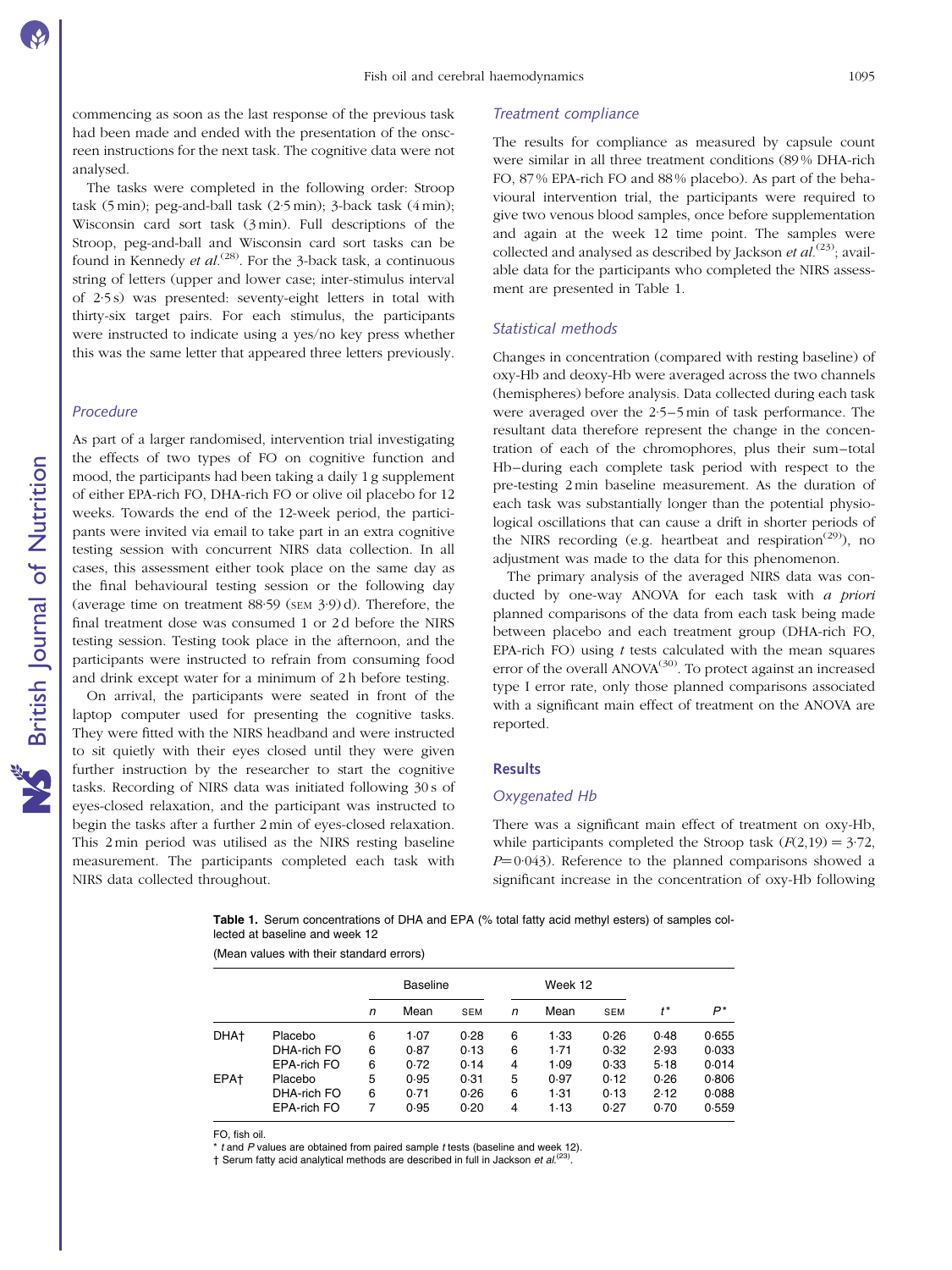

Fig. 1. Concentration changes in oxygenated ( $\Delta$ oxy-Hb) and total Hb ( $\Delta$ Total-Hb) by treatment group (placebo ( $\square$ ), DHA-rich fish oil (FO;  $\blacksquare$ ), EPA-rich FO ( $\boxtimes$ )) during the cognitive task periods. Data are averaged across both hemispheres (left/right). Significance is compared with placebo (t tests using the mean squares error from the omnibus ANOVA). Values were significantly different: \* P<0.05; \*\* P<0.01; t, 0.05 < P<1. Stroop, Stroop task; P-B, peg-and-ball task; 3-back, 3back task; WCST, Wisconsin card sort task.

the DHA-rich FO during this task compared with placebo  $(P=0.013)$ . The trends for an effect of treatment were observed for the peg-and-ball and the 3-back tasks  $(F(2,19) = 3.35, P=0.057; F(2,19) = 2.69, P=0.093, respectively.$ ively) ([Fig. 1](#page-3-0)).

#### Deoxygenated Hb

The ANOVA revealed no treatment-related effects on the concentrations of deoxy-Hb during any of the cognitive tasks.

#### Total Hb

The ANOVA showed that there was a significant effect of treatment on total-Hb during the Stroop, peg-and-ball and 3-back tasks  $(F(2,19) = 4.93, P=0.019; F(2,19) = 4.21,$  $P=0.031$ ;  $F(2,19) = 3.57$ ,  $P=0.048$ , respectively). Reference to the planned comparisons showed a significant increase in

total-Hb in the DHA-rich FO treatment condition compared with placebo during all three of these tasks (Stroop  $(P<0.006)$ ; peg-and-ball task  $(P<0.009)$ ; 3-back task  $(P<0.016)$  [\(Fig. 1](#page-3-0)).

Planned comparisons did not reveal any significant difference in task-related concentration changes in any of the chromophores in the EPA-rich FO treatment condition, in comparison with placebo. Averaged data for each treatment group during the task periods are shown in [Table 2.](#page-3-0)

#### **Discussion**

The present results reveal that supplementation with DHA-rich FO was associated with a significant increase in rCBF in the prefrontal cortex in response to cognitive task performance, in comparison with placebo, as indexed by changes in the concentration of oxy-Hb and total-Hb. Given that a similar pattern of results was not observed in participants who were administered EPA-rich FO, which also contained DHA, it

Table 2. Average change in concentration  $(\mu \text{mol/l}, \text{calculated from a 2 min pre-testing baseline})$  of oxygenated Hb (oxy-Hb), deoxygenated Hb (deoxy-Hb) and total Hb for each of the treatment groups (placebo, DHA-rich fish oil (FO), EPA-rich FO) during the cognitive tasks

| (Mean values with their standard errors) |  |
|------------------------------------------|--|
|------------------------------------------|--|

|              |          | Placebo $(n 7)$ |            | DHA-rich FO $(n 7)$ |            | EPA-rich FO $(n 8)$ |      |       |       |
|--------------|----------|-----------------|------------|---------------------|------------|---------------------|------|-------|-------|
|              |          | Mean            | <b>SEM</b> | Mean                | <b>SEM</b> | Mean                | SEM  | $F^*$ | $P^*$ |
| Stroop       | Oxv-Hb   | $-1.41$         | 0.43       | 0.51                | 0.59       | $-0.44$             | 0.43 | 3.72  | 0.043 |
|              | Deoxy-Hb | $-0.21$         | 0.16       | $-0.22$             | 0.15       | 0.02                | 0.07 | 1.22  | 0.317 |
|              | Total-Hb | $-1.62$         | 0.33       | 0.28                | 0.53       | $-0.42$             | 0.39 | 4.93  | 0.019 |
| Peg-and-ball | Oxy-Hb   | $-1.65$         | 0.78       | 1.14                | 0.91       | $-1.13$             | 0.71 | 3.34  | 0.057 |
|              | Deoxy-Hb | $-0.55$         | 0.24       | $-0.40$             | 0.35       | 0.07                | 0.17 | 1.65  | 0.219 |
|              | Total-Hb | $-2.20$         | 0.66       | 0.75                | 0.79       | $-1.06$             | 0.67 | 4.21  | 0.031 |
| 3-back       | Oxy-Hb   | $-1.26$         | 0.93       | 1.80                | 1.05       | $-0.44$             | 0.86 | 2.69  | 0.093 |
|              | Deoxy-Hb | $-0.63$         | 0.28       | $-0.33$             | 0.29       | $-0.09$             | 0.16 | 1.25  | 0.310 |
|              | Total-Hb | $-1.89$         | 0.73       | 1.47                | 1.04       | $-0.53$             | 0.82 | 3.57  | 0.048 |
| <b>WCST</b>  | Oxv-Hb   | $-0.84$         | 1.16       | 2.23                | 1.04       | $-0.49$             | 0.99 | 2.42  | 0.116 |
|              | Deoxy-Hb | $-0.71$         | 0.29       | $-0.40$             | 0.39       | $-0.07$             | 0.15 | 1.30  | 0.296 |
|              | Total-Hb | $-1.55$         | 0.98       | 1.82                | 0.99       | $-0.56$             | 0.94 | 3.06  | 0.070 |

\* F and P values are obtained from the primary ANOVA.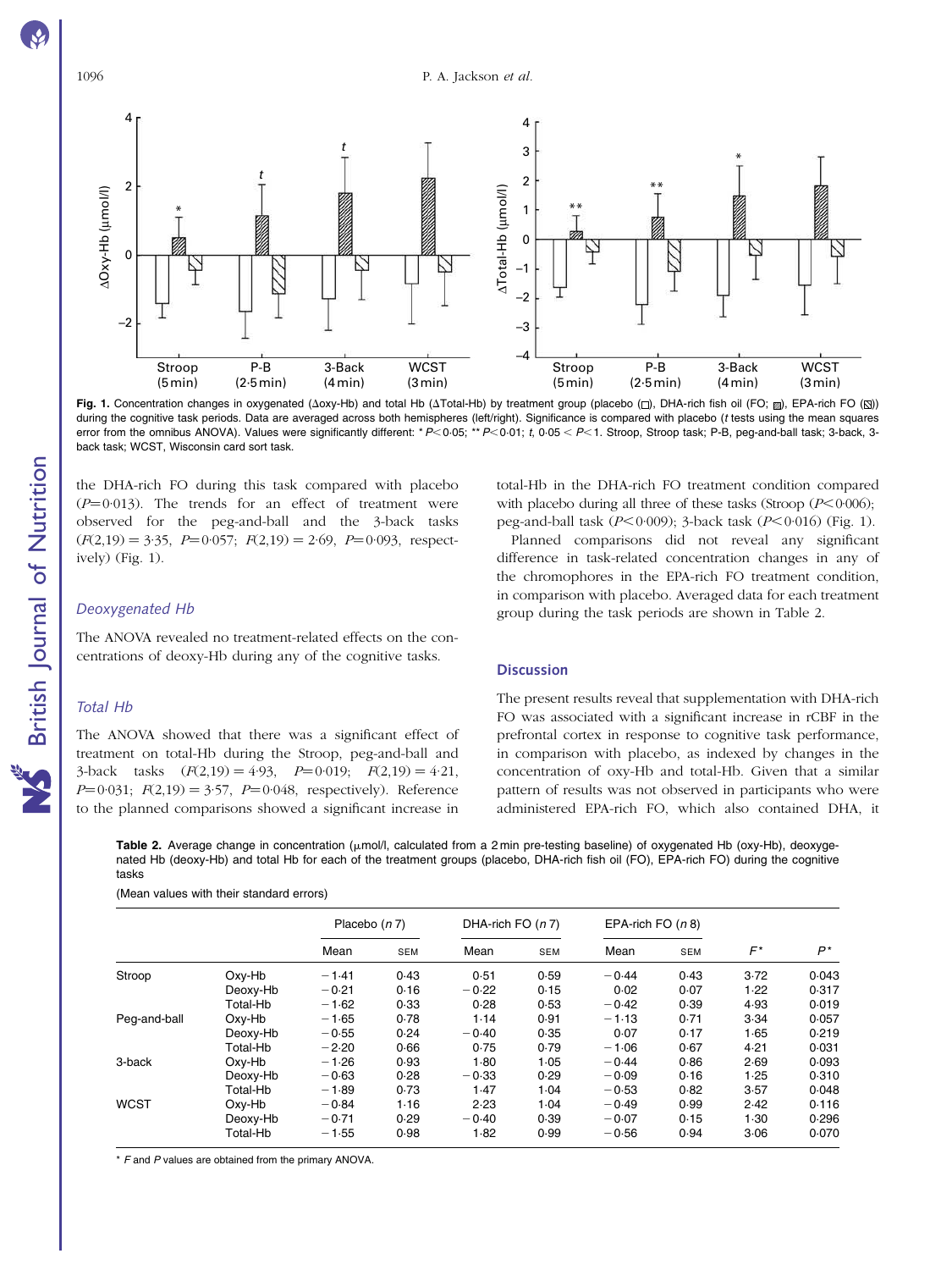would appear that the rCBF response to the tasks is only modulated following supplementation with DHA at a dose higher than 200 mg/d.

The pattern of concentration changes in oxy-Hb and total-Hb in the EPA-rich FO group did not differ from placebo, suggesting that the addition of dietary EPA at a dose of 300 mg/d for 12 weeks has no impact on cerebral haemodynamic response to cognitive tasks in this population. However, referring to the limited serum fatty acid data indicates that serum concentrations of EPA in this treatment group did not significantly increase following the 12-week intervention, despite a similarly high level of compliance with the treatment regimen being followed as in those administered the DHA-rich FO. Therefore, the impact of EPA supplementation on cerebrovascular response to cognitive tasks may require further exploration, and future investigations at doses higher than the present study would be advised. That being said, Sublette et  $al^{(31)}$  found significant correlations between cerebral metabolic rates of glucose (tempoparietal and frontal cortices, anterior cingulate) and peripheral concentrations of DHA and arachidonic acid, but not of EPA, suggesting instead that EPA may simply not have an impact on cortical activity, possibly due to, as these authors also predict, the very small amount of EPA found in the brain (approximately  $1\%$  total fatty acids<sup>(2)</sup>).

The pattern of increased oxy-Hb and total-Hb in the DHArich FO treatment group, compared with placebo, is in agreement with recent data published by McNamara *et al.*<sup>(9)</sup>. Using fMRI, these authors revealed that compared with placebo, DHA supplementation for 8 weeks resulted in increased activation of the dorsolateral prefrontal cortex during a sustained attention task in thirty-three schoolchildren (male, 8-10) years). It is worth noting that the NIRS parameters generated in the present study have been shown to closely correspond to the fMRI blood oxygen level-dependent signal<sup>(32)</sup>, suggesting consistency of findings across these two paradigms. Interestingly, the authors also report null effects of the treatment on cognitive performance measures, despite the observed increase in cortical activity. Although the sample size in the present study was too small to permit an analysis of the behavioural data, performance measures analysed from the larger intervention trial described by Jackson et  $al^{(23)}$  from which the current sample was drawn revealed no effect of either active treatment (DHA-rich FO and EPArich FO) on cognitive performance overall. The results from both studies suggest that the administration of DHA may improve the overall function and health of the brain, in terms of increased CBF, but that this is simply not manifested in a strong pattern of observable behavioural measures in young, healthy populations. A possibility is that improved function in terms of both haemodynamic response and behaviour may only be apparent in groups characterised by either natural or disease-related cerebrovascular insufficiency. Of course, it may also be the case that the length of the intervention in both our own study and the study described by McNamara et  $al^{(9)}$  was too short for any potential behavioural effects to be observed. However, longer intervention trials,

in children at least, have reported similar null findings (Kirby et al.<sup>(33)</sup>; Osendarp et al.<sup>(34)</sup>).

Overall, the results of the present pilot study provide evidence of modulation of CBF parameters in healthy young adults following dietary supplementation with DHA-rich FO, and at a dose  $(1 g/d)$  that would be achievable by dietary intake of oily fish alone. Previously, studies that have aimed to evaluate the effect of  $n-3$  PUFA supplementation on behavioural outcomes in healthy individuals have provided mixed results. However, the data from the present study suggest that an  $n-3$  PUFA dietary supplement may indeed have an impact on cerebrovascular function. Given these interesting findings, further studies using NIRS and other imaging techniques to assess the causal relationship between n-3 PUFA intake and brain function are warranted.

#### Acknowledgements

The present study was completed as part of the PhD degree of P. A. J., which was funded by Ginsana SA, Switzerland, who also provided participant payments. Ginsana SA did not have any other input into the study design or analysis of the data. P. A. J. collected the data, and all authors contributed to the design, analysis and manuscript preparation. The authors declare no conflicts of interest.

## References

- 1. Burdge GC & Calder PC (2005) Conversion of alphalinolenic acid to longer-chain polyunsaturated fatty acids in human adults. Reprod Nutr Dev 45, 581-597.
- 2. McNamara RK & Carlson SE (2006) Role of omega-3 fatty acids in brain development and function: potential implications for the pathogenesis and prevention of psychopathology. Prostaglandins Leukot Essent Fatty Acids 75, 329 – 349.
- 3. Horrocks LA & Farooqui AA (2004) Docosahexaenoic acid in the diet: its importance in maintenance and restoration of neural membrane function. Prostaglandins Leukot Essent Fatty Acids  $70$ ,  $361 - 372$ .
- 4. Innis SM (2007) Dietary  $(n-3)$  fatty acids and brain development. *J Nutr* 137, 855-859.
- 5. Piomelli D (1994) Eicosanoids in synaptic transmission. Crit Rev Neurobiol  $8, 65-83$ .
- 6. Calder PC (2006)  $n-3$  Polyunsaturated fatty acids, inflammation, and inflammatory diseases. Am  $J$  Clin Nutr  $83$ , 1505S– 1519S.
- 7. Tsukada H, Kakiuchi T, Fukumoto D, et al. (2000) Docosahexaenoic acid (DHA) improves the age-related impairment of the coupling mechanism between neuronal activation and functional cerebral blood flow response: a PET study in conscious monkeys. Brain Res 862, 180-186.
- 8. Fontani G, Corradeschi A, Felici F, et al. (2005) Cognitive and physiological effects of omega-3 polyunsaturated fatty acid supplementation in healthy subjects. Eur J Clin Invest  $35$ , 691 – 699.
- 9. McNamara RK, Able J, Jandacek R, et al. (2010) Docosahexaenoic acid supplementation increases prefrontal cortex activation during sustained attention in healthy boys: a placebo-controlled, dose-ranging, functional magnetic resonance imaging study. Am *J Clin Nutr* 91, 1060-1067.